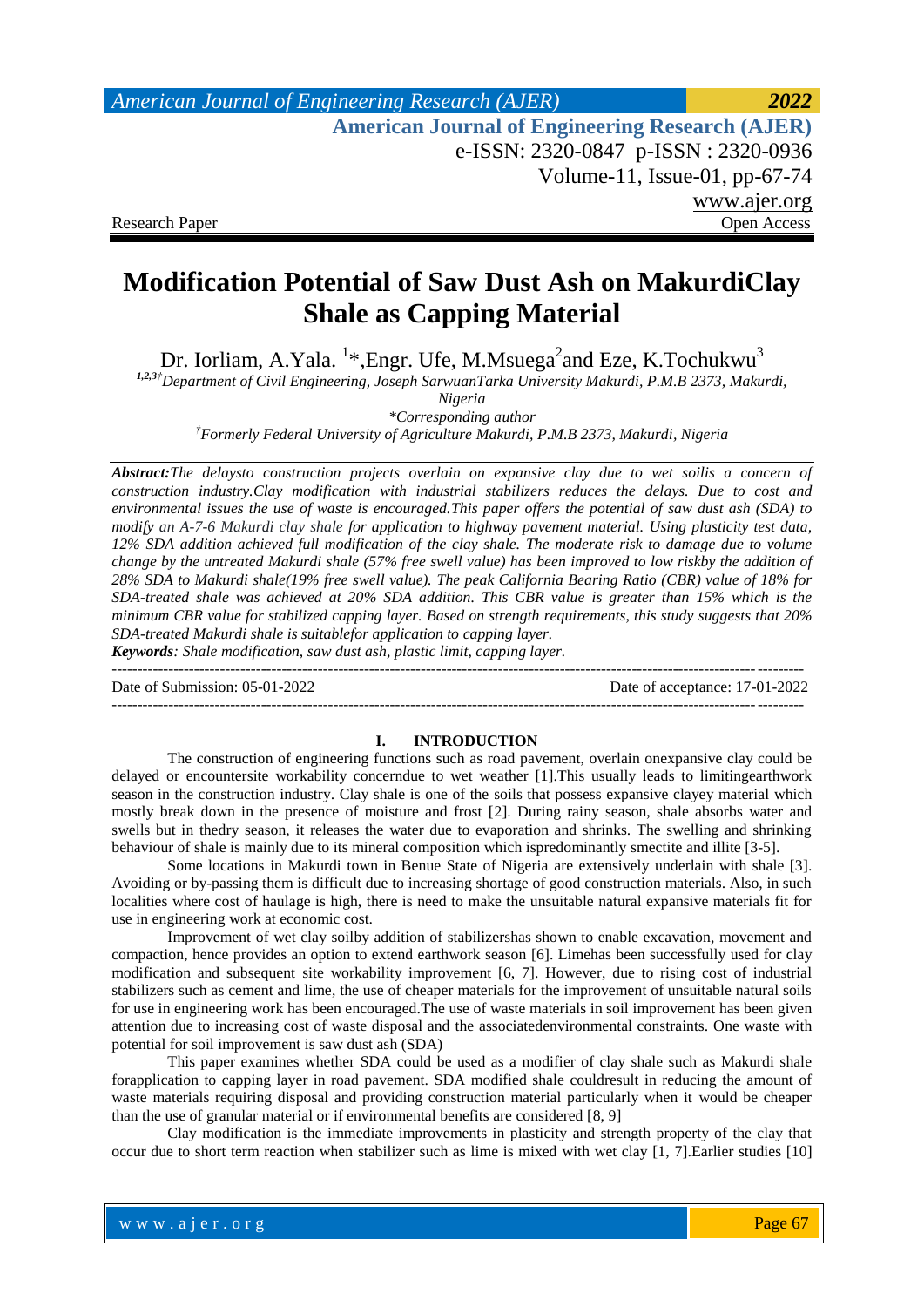showed that a material is suitable for clay modification if it could bring about large increase in plastic limit (PL) on addition to the clay.

Studies [1] conducted on lime modification of British clays demonstrated that PL is the best indicator for determining the required lime content for clay modification.PL indicator is consistent for any particular clay, but the patterns of liquid limit (LL) and hence plasticity index (PI) for a particular clay are more varied and could not be used in determining the lime content for clay modification. Also, their studies [1] established that the lime required for full modification is determined as the lime content at which full plastic limit is attained from a plot of PL versus lime content for a particular clay. This was demonstrated from the studies of limetreated British clays with their resultsfor 24 hour cured samples prior to testing. It was pointed out that the lime content (calcium oxide) for full modification of lower Lias clay was at 3.0%, for English china clay (ECC) was at 1.0%, for London Clay at 3.0%and for Keuper Marl at 0.6%.

Saw dust ashis the product of combustedsaw dust, which is a by-products ofthe timber industry and wood cutting factories[11].Previous studies on the chemical composition of SDA as presented in Table 1 showthat it consists predominantly silica and lime[12]. Based on descriptions for coal fly ash [13],SDA could be classified as class C and self-cementingmaterial if CaO content is greater than 20% or could be grouped as class F (non self-cementing) material if the content is less than 10%[13]. Considering Table 1, some SDA have selfcementing properties due to their CaO contents of higher than 20%, therefore some SDA has the potential for soil modification.

Previous studies on the use of SDA or wood ash (WA) in the treatment of weak soil have shown improvement in some geotechnical properties. The addition of SDA or WA to weak soil resulted in improvement of their PI [15, 17],unconfined compressive strength (UCS) and California Bearing Ratio (CBR)[15, 17, 19]. However, reports on the suitabilityof SDAtreated clay shaleto capping layer in highway pavement is scarce. Therefore prompted the current study on the modification potential of SDA treated Makurdi shale for suitability to capping layer in highway pavement.

### **II. MATERIALS AND METHODS**

#### *2.1 Materials*

To determine whether addition of SDA to clay shale could modify the clay, the following materials were used. Shale sample was obtained at 1.5 m depth from shale outcrop located at the entrance of Engineering complex, Joseph Sarwuan Tarka University Makurdi (JOSTUM), Nigeria. Makurdi town is located on 7º43'50''N and 8º32'10''E on the geographical map of Nigeria [20]. The sample was collected in heavy-duty polythene bags and conveyed to soil mechanics laboratory of the Department of Civil Engineering, JOSTUM, where tests were performed.

To produce SDA, saw dust was obtained from a saw mill yard in Makurdi, Nigeria and was incinerated into ash at the temperature of 1000°C in an oven. SDA passing through sieve No. 200 with a 0.075-mm aperture was used for the study in accordance with BS 3892 [21].

### *2.2 Methods*

The following tests were performed on the shale, SDA and SDA-treated shale.Particle size distribution (PSD)was conducted on untreated shale, alsospecific gravity was performed on untreated shale and on SDAall in accordance with BS 1377 [22].To prepare SDA-treated shale, shale samples were mixed with 4%, 8%, 12%, 16%, 20% 24% and 28%SDA (by dry mass) respectively. Tests such as LL, PL, compaction andUCS were conducted on untreated shale and SDA-treated shale in accordance with BS 1377 [22`] and BS 1924-2 [23] respectively. The pH of the Makurdi shale was determined using an Orion 710A pH/ISE meter in accordance with BS 1924 Part 2 [23]

Compaction was carried out at the energy level of the British Standard (BS) light compact effort only, because it is easily achieved in the field. The preparation of specimens for UCS and CBR were conducted at the optimum moisture contents (OMC) and maximum dry densities (MDD) using BS light compaction. To determine the development of strength with time, untreated and SDA treated clay shale were cured for 7, 14 and 28 days respectively prior to UCS testing. To achieve curing, specimens were wrapped in cellophane and aluminium foil to retain their water content, then kept in the laboratory at ambient temperature  $(20^{\circ}\text{C} \pm 1)$ . CBR test was carried out in accordance with BS 1377 [22] with slight modification to comply with theNigerian General specification [24], which specified that specimens be cured unsoaked for six days and later immersed in water for 24 hours before testing.

To conduct free swell test, the clay shale passing No 40 sieve (425 micron size) was used  $[25]$ .10 cm<sup>3</sup> of dry shale soil was slowly poured into a 100cm<sup>3</sup> graduated cylinder then filled with water.After 24 hours, the volume of settled soil was measured to obtain the final volume. The free swell was determined as the ratio of change in volume of soil due to swelling after dissolution in water for 24 hours compared with the initial dry volume of the same soil [3, 26].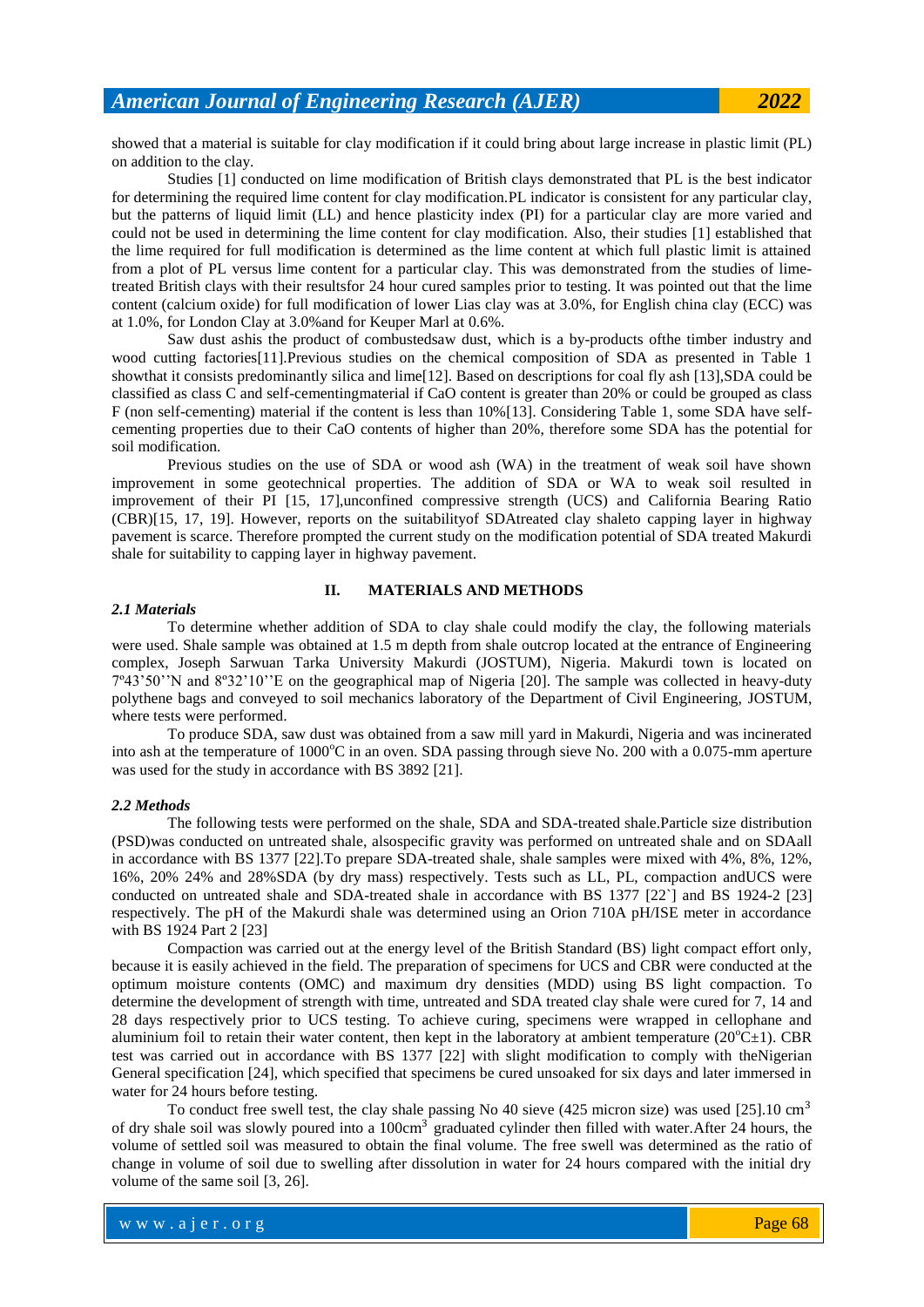To determine the oxide composition of the materials used, chemical composition was conducted on the SDA and Makurdi shale using Compact Energy Dispersive X-ray Spectrometer Method (mini Pal) at the Centre for Energy Research and Training, ABU Zaria,Nigeria.

Modification of SDA-treated shale was achieved using the plasticity definition by [1]. It states thattheamount of limestabilizer required for full modification of clay is the lime content at which PL rises to asymptote from a plot of plastic limit versus lime content for a particular clay. In the current study, SDA is the stabilizerconsidered for the soil modification instead of lime. SDA is a lime-based waste material as discussed further in Results Section.

### **III. RESULTS AND DISCUSSION**

### *3.1 Index Properties*

The resultsshowing the index properties of untreated Makurdi shale is presented in Table 2.According to AASHTO classification [27]the shale isan A–7– 6 soil,based on Unified Soil Classification systems (USCS) [28] it is a CH soil. The specific gravity of the shale is 2.68, whilst that of the SDA is 2.0. The PL and PI of untreated Makurdi shale is 25% and 19% respectively.The PL of untreated shale in the current study is consistent with those of shale soil from previous studies which is in the range of 14-26%[3-5].Also, thePI of the untreatedMakurdi shaleconcurs with the results of previous studies on shale which reported PI from 16-56%[3- 5]. Additionally, the free swell value (57%) of shale in the current study is consistent with the free swell values(23%-65%) forthe shale in previous studies [3]. Makurdi shale with PI of 19% exhibit a medium swelling potential, it also shows a medium volume change (57% free swell value) and could pose moderate risk of damage to lightly loaded structures [29]. The PI and free swell show that Makurdi shale need improvement to support structuralload.

The oxide composition of SDA and that of Makurdi shale is presented in Table 3. The major oxides components of the SDA is CaO (34.1%), followed by K<sub>2</sub>O (26.45%), SiO<sub>2</sub> (16.5%) and MgO (6.7%). The presence of high CaO (34% which is greater than 20%) in SDA is an indication of the material with high reactivity and cementitious properties [30].

### *3.2 Atterberg Limits*

The results showing the Atterberg limits of SDA-treated shale is presented in Figure1. The results show that PL increased with SDA addition up to 12%, then showed no further change with additions above 12% SDA.The reason for increased PL with SDA addition could be due to exchange of calcium ions released by SDA with metal ions associated with the clay lattice through the process ofcation exchange capacity (CEC). At 12% SDA addition, the quantity of lime (CaO) released by SDA might be sufficient for full exchange with metal ions in the clay lattice, resulting in full modification.This sufficient lime quantity is called lime fixation percentage addition(LFPA) [1].The maximum ability of the soil to exchange its associated metal ions with calcium released by lime is called lime fixation capacity (LFC) [31].Additions of SDA above 12% to the shale suggests the additionof calcium ionsabove LFPA. This would provide excess calcium above LFC of the clay, resulting in no corresponding cation exchange reaction and could be the reason for no further change in PL with SDA additions above 12%.

Additionally, the current study shows that PI decreased with SDA additions.With 28% SDA addition, the PI decreased from 19% to 10% compared with untreated shale. The reduction in PI with SDA addition is consistent with previous studies which reported similar reductions [15, 17].Based on relationship between PI and swelling potential[26], the medium swelling potential (SP) of natural Makurdi shale (PI value of 19%) have been improved to low swelling potential (PI value of 10%) due to 28% SDA addition.This is an indication of improvement in swelling property of the shale due to SDA addition.

It is known that modification of soil is carried out to improve soils for construction purposes [1].The main reason for soil modification is to improve site workability, trafficability and bearing strength due to large increase in PL and decrease in PI. Soil modification in the construction industry helps to extend earthwork season. Unlike stabilization, the strength development sought during modification is not much [10]. In the current study, asymptotic PL value of the A-7-6 Makurdi clay shale was attained at 12% SDA stabilizer content(Figure 1). Therefore, 12% SDA stabilizer content is adequate for modification of the A-7-6 Makurdi clay shale.

To compare the PL changes on SDA addition with that of changes on lime addition in shale, the results of PL of SDA-treated shale against SDA stabilizer content in the current study was plotted as presented in Figure 2. On the same axis, the results of PL of lime-treated shale against lime stabilizer content in the current study was plotted, again presented in Figure 2. The pattern of lime-treated shale shows asymptotic PL value at  $4\%$  lime  $(Ca(OH)_2)$  content, hence the lime content adequate for Makurdi shale modification. It is shown that the SDA content adequate for Makurdi shale modification is thrice the lime content required for the shale modification.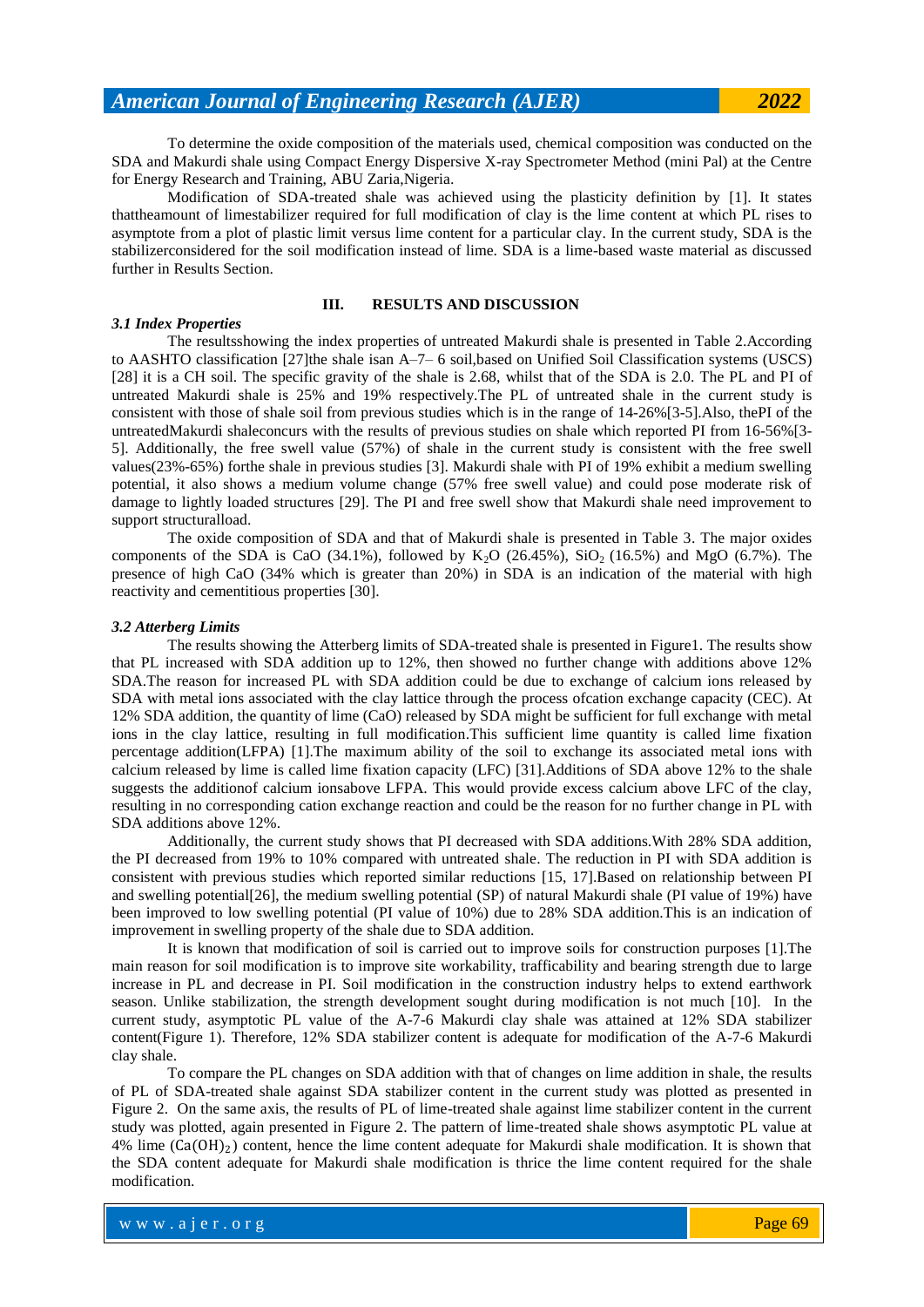### *American Journal of Engineering Research (AJER) 2022*

According to [10], larger increase in PL due to stabilizer addition is an indication of plasticity improvement. Because a higher PL value would have a higher tendency to resist wet and sticky condition than a lower PL of untreated clay. In the current study, due to 12% SDA addition to Makurdi shale, the PL increased by 44% (from 25% to 36%). This indicates that 12% SDA addition to the shale could result in higher potential of 44% to withstand wet and sticky condition than untreated shale. As previously mentioned, the PL of untreated Makurdi shale is 25%, if the water content of the shale is above 25% the untreated shale will be in a wet and sticky condition. Consequently, compaction and trafficability on the shale will be difficult. However, with the addition of 12% and higher SDA content, the shale would not be in a sticky condition for water content less than 36%. This would allow for easy compaction and trafficability on the shale. Generally, there exist a required stabilizer content for the modification of a particular clay [1]. In the current study, 12% SDA stabilizer content shows to be adequate for the modification of Makurdi shale.

### *3.3 Free swell*

The results of free swell for SDA treated shale is presented in Figure 3. The results show that the free swell of untreated shale decreased from 57% to 19% when treated with 28% SDA. Usually, free swell is used to predict the volume change of soils and the subsequent effect on the overlain structures [31]. In the current study, the free swell of untreated Makurdi shale reduced from 57% to 19% due to 28% SDA treatment (Figure 3). This shows that the untreated shale (57% free swell value) having medium volume change has been improved to low volume change (19% free swell value) due to 28% SDA addition. This SDA treated Makurdi shale will exhibit low risk of damage compared with the moderate risk of damage to lightly loaded structures posed by the untreated shale.

### *3.4Effect of Saw Dust Ash on the Compaction of Makurdi Shale*

The results showing the effect of SDA addition on the compaction properties of clay shale is presented in Figure4. The results show that all additions of SDA resulted in increased OMC and decreased MDD. With 28% SDA addition, the value of OMC increased from 14% to 25% whilstthe MDDvalue decreased from 1.61  $Mg/m<sup>3</sup>$  to 1.33 Mg/m<sup>3</sup> compared with the value of untreated shale.

The decrease in MDD could be due to flocculation and agglomeration of SDA and shale mixture, which in turn is a result of cation exchange between calcium ions (released by SDA) with metal ions associated with the clay lattice. The SDA-shale agglomerates occupied larger spaces and produced higher voids content than those of the corresponding untreated shale. This resulted in reduced mass to volume ratio, hence decrease in dry densities [7]. Additionally, SDA with relatively lower specific gravity of 2.0replaced shale with a higher specific gravity of 2.68 in a fixed volume, thus could result in reduced mass to volume ratio and hence the reason for reduction in dry density.

The increase in OMCwith SDA additions could be due to additional water needed for hydration of SDA (lime-based waste) to calcium hydroxide  $(Ca(OH)_2)$  and subsequent dissolution of calcium ions and hydroxyl ions for cation exchange reaction. This increase of OMC in SDA-shalemixture pattern is consistent with previous studies on SDA treated soils [15, 17].

### *3.5Strength Development*

The results showing the effect of SDA on the strength of shale is presented in Figure 5. The 7 dayUCS of SDA-treated shale increased from 252 kN/m<sup>2</sup> to a peak value of  $440kN/m^2$ at 20% SDA addition compared with the untreated shale. The strength improvement is 74% higher than the untreated shale. Also, the addition of 20% SDA content resulted in increasedUCS values from 252 kN/m<sup>2</sup> to 467kN/m<sup>2</sup> and from 252 kN/m<sup>2</sup> to  $476kN/m<sup>2</sup>$  for 14 and 28 days curing respectively.

It is known that there is immediate improvement in strength that accompanies plasticity improvement due to the short term reaction of modification [2, 10]. In the current study, due to 20% SDA addition, the 7 day UCS of Makurdi shale increased by 74% (from 252 kN/m<sup>2</sup> to 440 kN/m<sup>2</sup>) compared with untreated shale. Also at 20% SDA addition the UCS increased by 85% (from 252 kN/m<sup>2</sup>to 467 kN/m<sup>2</sup>) and by 89% (from 252  $kN/m<sup>2</sup>$  to 476 kN/m<sup>2</sup>) for 14 days and 28 days curing respectively. This suggests that much of available lime has been used up for pozzolanic reaction during 14 days curing, beyond which the strength increase was marginal.

### *3.6California Bearing Ratio*

The variation of CBR with SDA additions to shale is presented in Figure 6. The peak CBR value of 18% was achieved at 20% SDA additions. The observed peak CBR at 20% SDA content is similar to the optimum SDA (20%) content at which the peak compressive strength was achieved.

CBR is important for assessing the bearing strength of materialsand its suitability for application in either base, subbase or subgrade of road pavement[22]. In the current study on SDA-treated shale, the peak CBR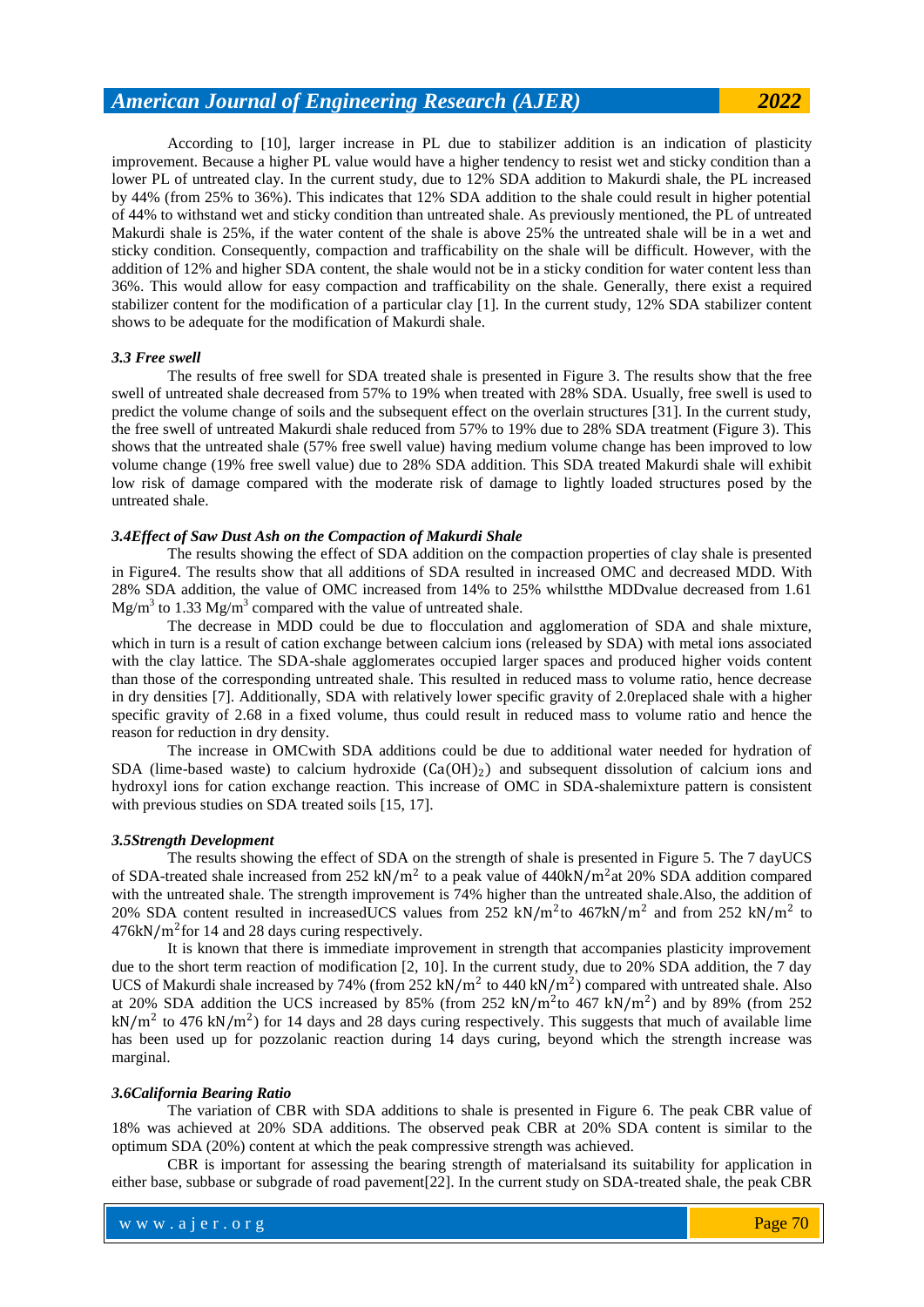value was 18%. This is low compared to the CBR value of above 70% required for sub-base or base material[10].However, the CBR value of 18 % is greater than 15% which is the minimum CBR value required for stabilized capping layer [10]. Based on bearing strength requirements, the 20% SDA-treated shale is suitable for use asa stabilized capping layer.

### **IV. CONCLUSIONS**

The current work has looked at the effect of SDA on the plasticity properties of Makurdi shale and subsequent suitability of SDA modified Makurdi shale for application to capping layer in road pavement. Based on laboratory studies, the following conclusions can be drawn:

 Makurdi shaleis an A-7-6 soil based on AASHTO [27]and CH soil according toUSCS [28] classification.

 Addition of SDA to the Makurdi shale resulted in the improvement of swelling property. The medium swelling potential (SP) of the untreated shale (PI value of 19%) has been improved to low swelling potential (PI value of 10%) due to 28% SDA addition.

 There is an improvement in volume change by the addition of SDA to Makurdi shale. The shale with medium volume change (57% free swell value) has been improved to low volume change (19% free swell value) due to 28% SDA addition. This SDA treated Makurdi shale will exhibit low risk of damage compared with the moderate risk of damage to lightly loaded structures posed by the untreated shale.

 Based on PL results, 12% SDA stabilizer content is adequate for modification of the A-7-6 Makurdi clay shale.

 The peak CBR value of SDA-treated shale of 18% was achieved at 20% SDA addition. This is greater than 15% which is the minimum CBR value required for stabilized capping layer [10]. Based on strength requirement, the 20% SDA-treated shale is suitable for use as a stabilized capping layer.

 SDA has shown the potential to modify Makurdi shale based on plasticity properties. Considering strength requirement, SDA-treated shale is suitable for use as a stabilized capping layer.

This study has shown that SDA could be used as a modifier of A-7-6 Makurdi shale. The treatment of the shale with 20% SDA is recommended for application to stabilized capping layer.

#### **REFERENCES**

- [1]. Rogers, C. D. F. and Glendinning, S.: 'Modification of Clay Soils Using Lime', in: Dixon, N., Glendinning, S. and Rogers, C. D. F. (Eds.), Lime Stabilisation. *Thomas Telford*. London, pp.99-114, (1996).
- [2]. O' Flaherty C. A:. *Highway Engineering,* Vol. 2. Edward Arnold London, p. 95, (1974).
- [3]. Agbede, I. O. and Smart, P.: 'Geotechnical Properties of Makurdi Shale and Effects on Foundations', *Nigerian Journal of Technology*, Vol. 26, No. 2, pp 63-73, (2007).
- [4]. Aghamelu, O. P., Nnabo, P. N. and Ezeh, H. N.: 'Geotechnical and Environmental Problems Related to Shales in the Abakaliki area, Southeastern Nigeria', *African Journal of Environmental Science and Technology*, Vol. 5(2), pp. 80-88, (2011).
- [5]. Maduka, R. I., Ayogu, N. O., Ayogu, C.N. and Gbakurun, G. A.: 'Role of Smectite-Rich Shales in Frequent Foundation Failures in Southeast Nigeria' *J. Earth Syst. Sci.*, DOI 10.1007/s12040-016-0727-5, 125, No. 6, pp. 1215–1233, (2016).
- [6]. Rogers, C. D. F., Glendinning, S. and Roff, T.E.J.: 'Lime Modification of Clay Soils for Construction Expediency', *Proceedings of the Institution of Civil Engineers-Geotechnical Engineering*, 125(4), pp.242-249, (1997).
- [7]. Vitale, E., Deneele, D. and Russo, G.: 'Microstructural Investigations on Plasticity of Lime-Treated Soils', *Minerals* 10, 386, pp.1- 11, (2020).
- [8]. *Manual of contract documents for highway works, Specification for Highway Works*, vol. 1, HMSO, London, amended February,  $(2016)$ .
- [9]. *Design Manual for Roads and Bridges, Treatment of fill and capping materials using either lime or cement or both*, DMRB Vol 4, Section 1, Part 6 (DMRB 4.1.6), Ha 74, HMSO, London, May, (2007).
- [10]. Sherwood, P. T.:*Soil Stabilisation with Cement and Lime – State of the Art Review*. Transport Research Laboratory, Department of Transport. HMSO publications, ISBN 0-11551171-7(1993).
- [11]. Siddique, R.: *Waste Materials and By-products in Concrete*. Springer Science & Business Media(2007).
- [12]. Chowdhury, S., Mishra, M., and Suganya, O.: 'The Incorporation of Wood Ash as a Partial Cement Replacement Material for Making Structural Grade Concrete: An overview'. *Ain Shams Eng Journal* 6, pp. 429–437, (2015).
- [13]. Tishmack, J. K, Olek, J. and Diamond, S.: 'Characterization of High-Calcium fly Ashes and their Potential Influence on Ettringite Formation in Cementitious Systems' *Cem.Concr.Aggr.J*. 2188–2192(1999).
- [14]. Elinwa, A. U., Yakubu Abba Mahmood, Y. A.: 'Ash from Timber Waste as Cement Replacement Material' *Cement & Concrete Composites* 24, pp. 219–222(2002).
- [15]. Okagbue, C.O. 'Stabilization of Clay using Woodash' *Journal of Materials in Civil Engineering*, 19(1), pp.14-18, (2007).
- [16]. Vassilev, S.V., Baxter I., Anderson, I.K and Vassileva, C.G.: 'An Overview of the Chemical Composition of Biomass. *Fuel* 89, 913-933, (2010).
- [17]. Edeh, J. J., Agbede, I. O. and Tyoyila, A.: Evaluation of Sawdust Ash–Stabilized Lateritic Soil as Highway Pavement Material. Journal of Materials in Civil Engineering, 26:367-373, (2014).
- [18]. Ekeagwani, C. C. Obeta, I. N. and Agunwamba, J. C.: 'Stabiliztion of Black Cotton Soil using Saw Dust Ash and Lime' *Soils and Foundations,* 59 pp. 162-175, (2019).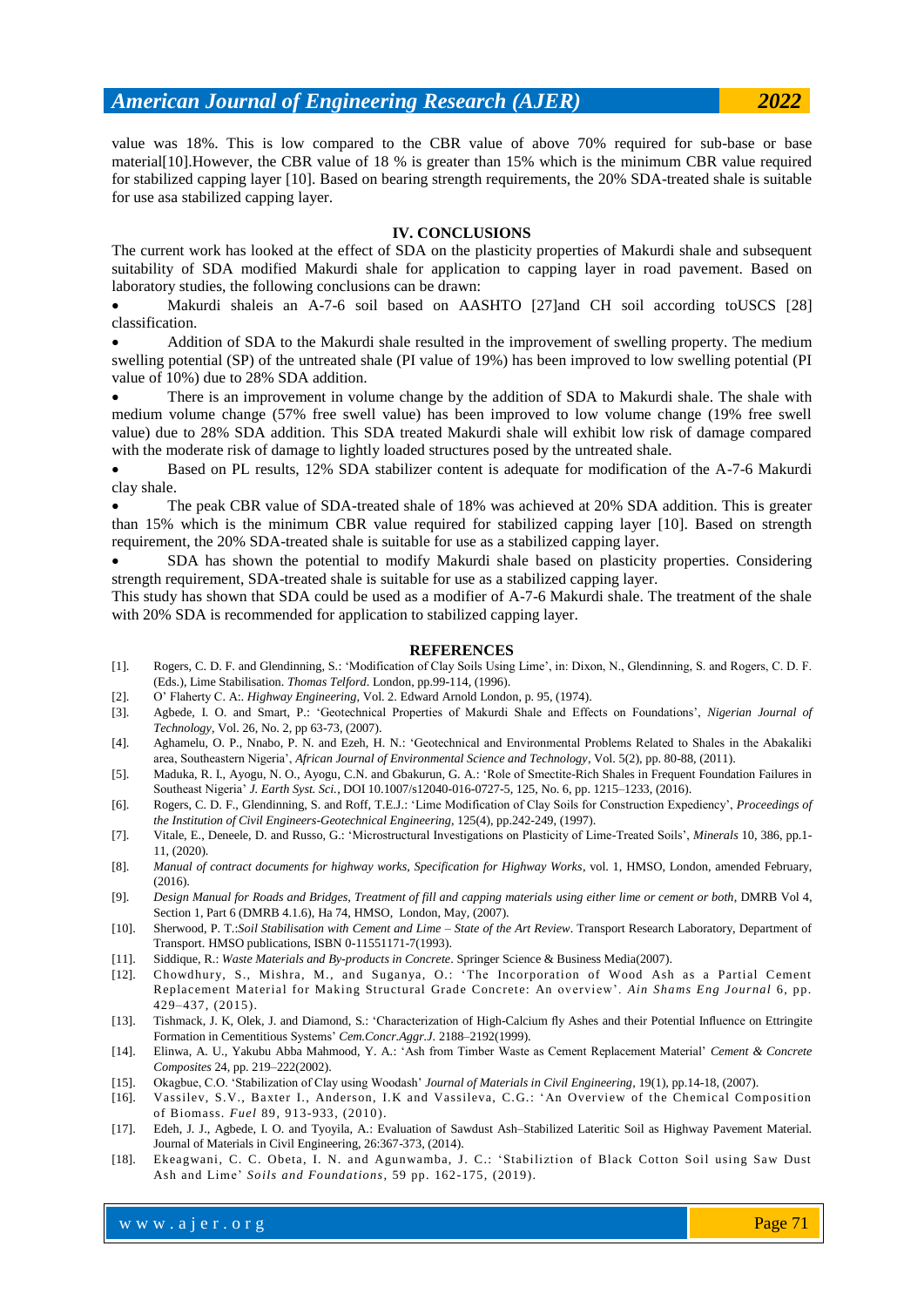### *American Journal of Engineering Research (AJER) 2022*

- [19]. Butt, W. A., Gupta, K. and Jha, J. N.: 'Strength Behavior of Clayey Soil Stabilized with Saw Dust Ash', *International Journal of Geo-Engineering*, 7(18), pp. 1-9, (2016).
- [20]. Makurdi, ;Wikipedia the Free Encyclopedia' http://en.wikipedia.org/wiki/Makurdi, (accessed June 24, (2021).
- [21]. BS 3892.: Pulverized-fuel ashPart 1. Specification for Pulverized-Fuel Ash for use with Portland c e m e n t . BSI, Milton Keynes, UK, (1997).
- [22]. BSI BS 1377. 'Methods of test for Soils for Civil Engineering Purposes', British Standards Institution, Milton Keynes, Uk, (2016)..
- [23]. BSI BS 1924-2: 'Hydraulically Bound and Stabilized Materials for Civil Engineering Purposes Part 2: Sample Preparation and Testing of Materials During and After Treatment', British Standards Institution, Milton Keynes, (2018).
- [24]. Nigerian General Specification: 'General Specification for Bridge and Roads Work' Federal Ministry of Works, Lagos, Nigeria (1997).
- [25]. ISO 3310-1: Test sieves— Technical requirements and testing— Part 1: Test sieves of metal wire cloth. The International Organization for Standardization), Switzerland, (2013).
- [26]. Dąbska, A. and Lethel, A. 'Swelling Behaviours of Compacted Lime-Softening Sludge for Application in Landfill Liners', *Scientific Reports*, *11*(1), pp.1-13, (2021).
- [27]. ASTM (1992) 'Annual Book of ASTM Standard'. American Society for Testing and Material, Philadelphia.
- [28]. USCS: 'Unified Soil Classification System for Roads, Airfields, Embankments and Foundations' Military Standard; MIL-STD-619A, US. Dept. of Defence, Washington D.C, (1962).
- [29]. Murthy, V.N.S.: *Geotechnical engineering: principles and practices of soil mechanics and foundation engineering*. CRC press, (2002).
- [30]. Menendez, E., Argiz, C. and Sanjuán, M.A.: 'Reactivity of Ground Coal Bottom Ash to Be Used in Portland Cement. *J*, *4*(3), pp.223-232(2021).
- [31]. Gueridi, F. and Derriche, Z.: Strength Development and Lime Consumption Progress Relationship in Lime Stabilized Bentonite Samples. *Bulletin of Engineering Geology and the Environment*, pp.1-10, (2021).



Figure 1: Plasticity changes of Makurdi shale due to saw dust ash addition



Figure 2: Effect of saw dust ash (SDA) and lime on plastic limit of Makurdi Shale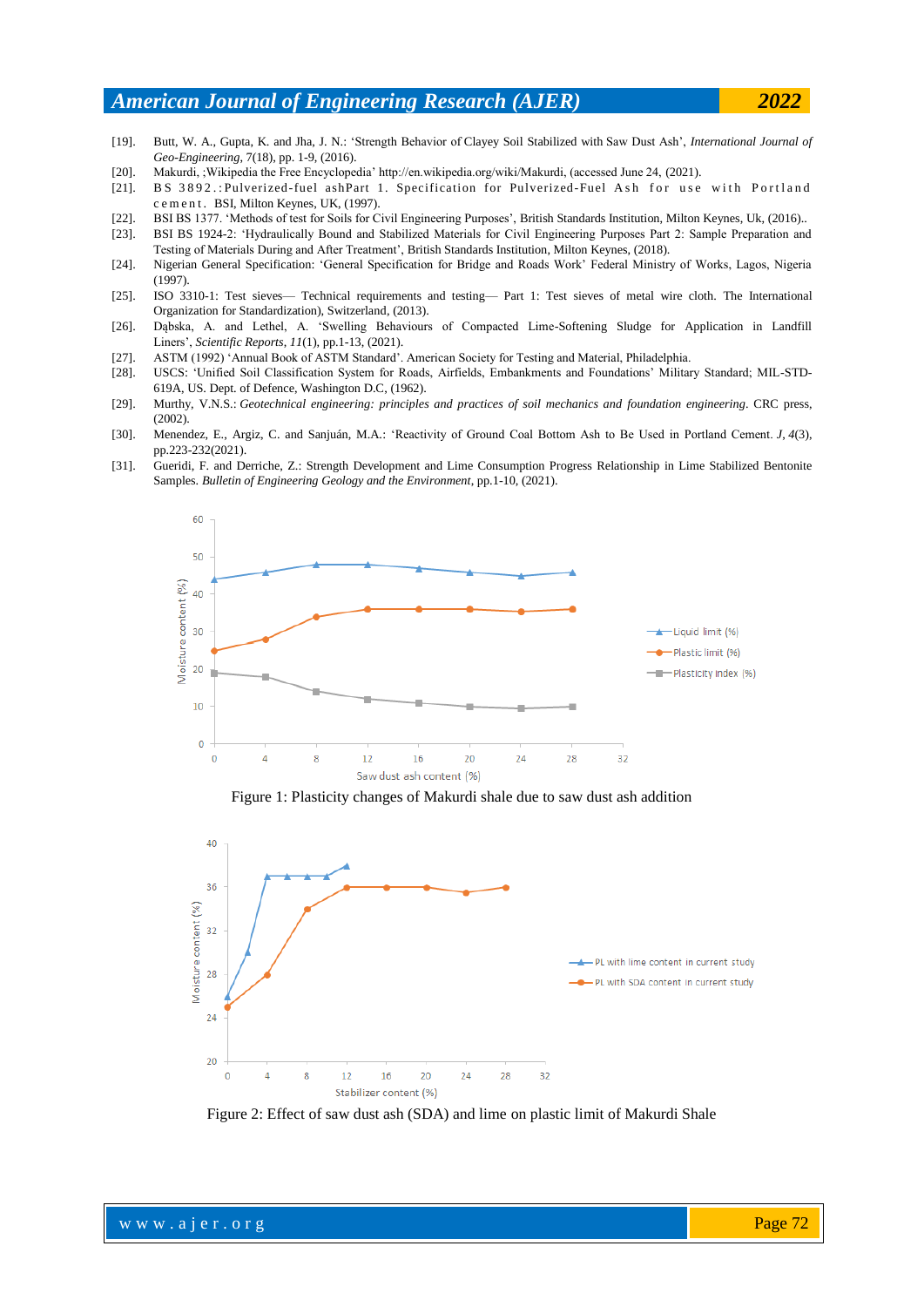







Figure 4: Effect of SDA on compaction properties of clay shale



Figure 5: Effect of saw dust ash on the unconfined compressive strength (UCS) of shale